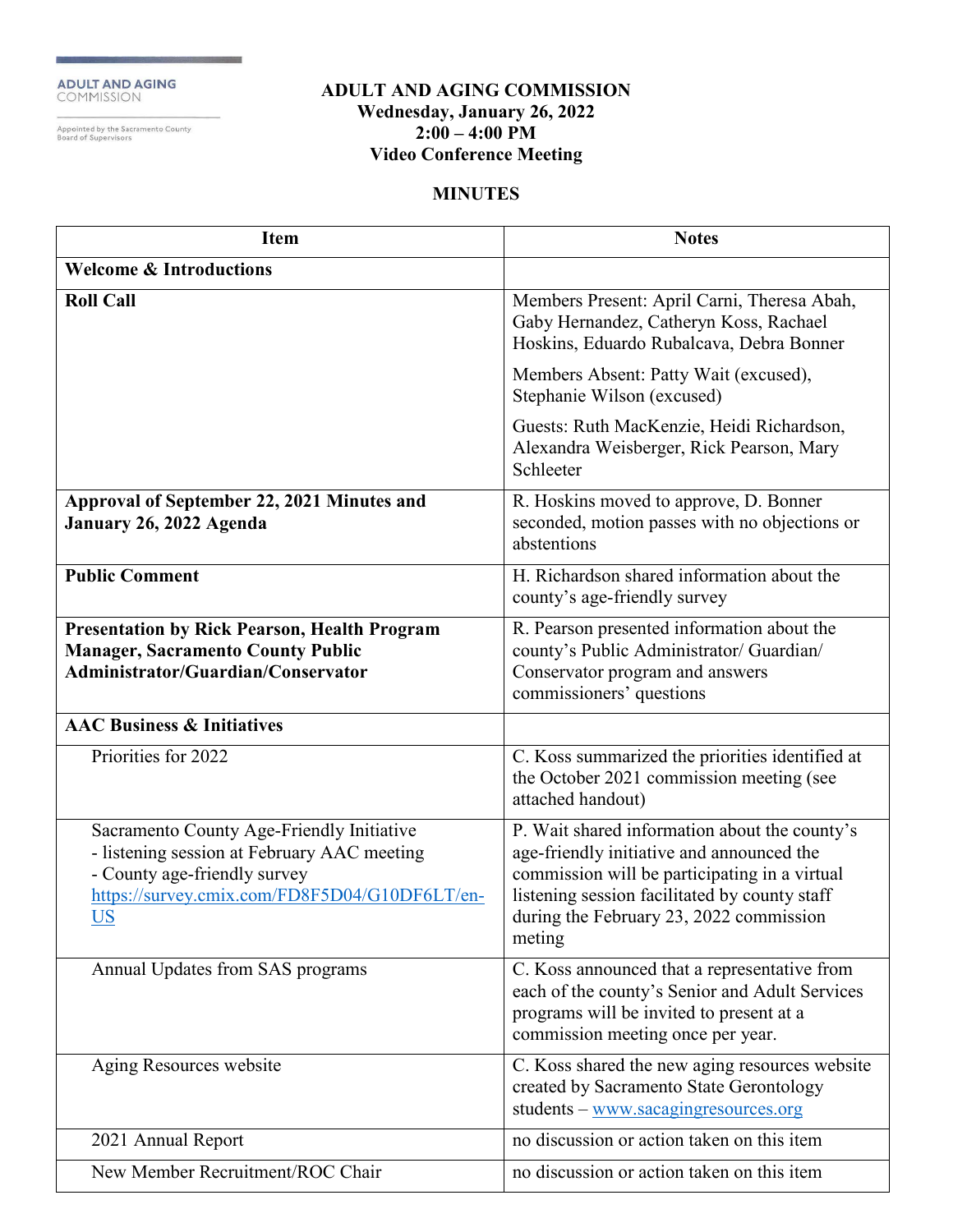| <b>New Business</b>                        | C. Koss asked SAS staff to leave the meeting.<br>The commission was asked to provide feedback<br>on the proposed interview questions to be used<br>in the hiring process for a new SAS Deputy<br>Director. Commissioners reviewed the questions<br>and made several suggested changes and |
|--------------------------------------------|-------------------------------------------------------------------------------------------------------------------------------------------------------------------------------------------------------------------------------------------------------------------------------------------|
|                                            | additions to be shared with Director Michelle<br>Callejas by C. Koss.                                                                                                                                                                                                                     |
| <b>Reports</b>                             |                                                                                                                                                                                                                                                                                           |
| Area 4 Agency on Aging                     | no report given                                                                                                                                                                                                                                                                           |
| Aging Resources Exchange                   | no report given                                                                                                                                                                                                                                                                           |
| <b>Commission Membership Changes</b>       | C. Koss announced A. Carni's request to step<br>down as Secretary. The Commission will elect a<br>new Secretary to complete the current term at the<br>next commission meeting                                                                                                            |
| <b>Announcements &amp; Liaison Updates</b> | no announcements or updates                                                                                                                                                                                                                                                               |
| <b>Future Meetings</b>                     |                                                                                                                                                                                                                                                                                           |
| Announcement of dates of future meetings   | the next AAC meeting will be February 23, 2022                                                                                                                                                                                                                                            |
| Suggestions for future agenda items        | no suggestions shared                                                                                                                                                                                                                                                                     |